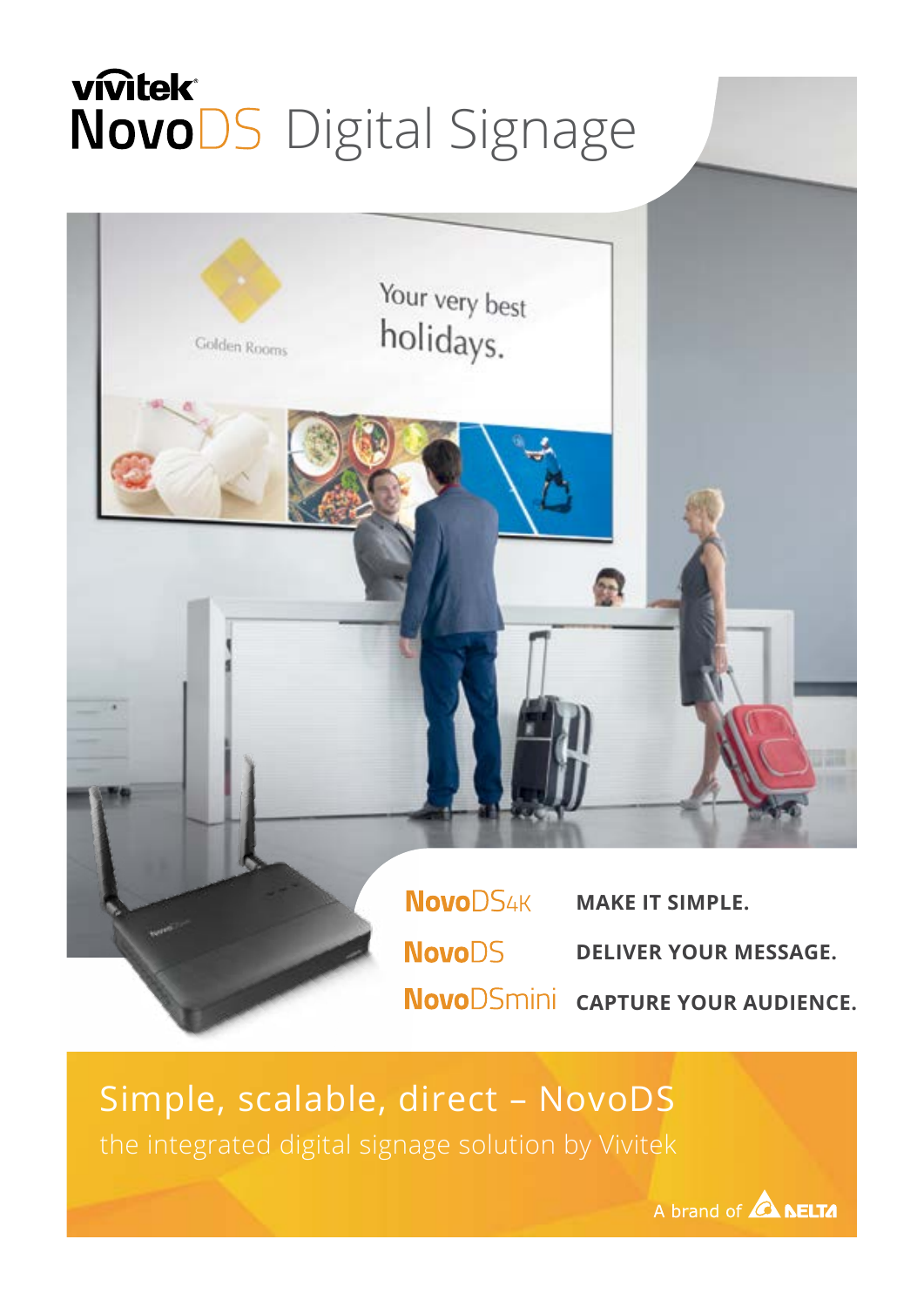# These days, public information needs to be delivered quickly and accurately...

**NovoDS** Solution offers a very affordable, networkbased digital signage solution which is ideal for creating dynamic visual displays for corporate or public spaces. Digital signage content can incorporate text, photos, audio, video, and web content in fully customizable configurations for a variety of environments. Easy to use, NovoDS Solution offers the convenience of updating content over the network or using a microSD card. Thanks to drag-and-drop template customization and highly intuitive playlist editing, it's so easy to use that even

non-technical staff members will feel at ease. The list of applications is endless and the solution is easy with **NovoDS4K, NovoDS** and **NovoDSmini.**

#### Your information exactly where you need it

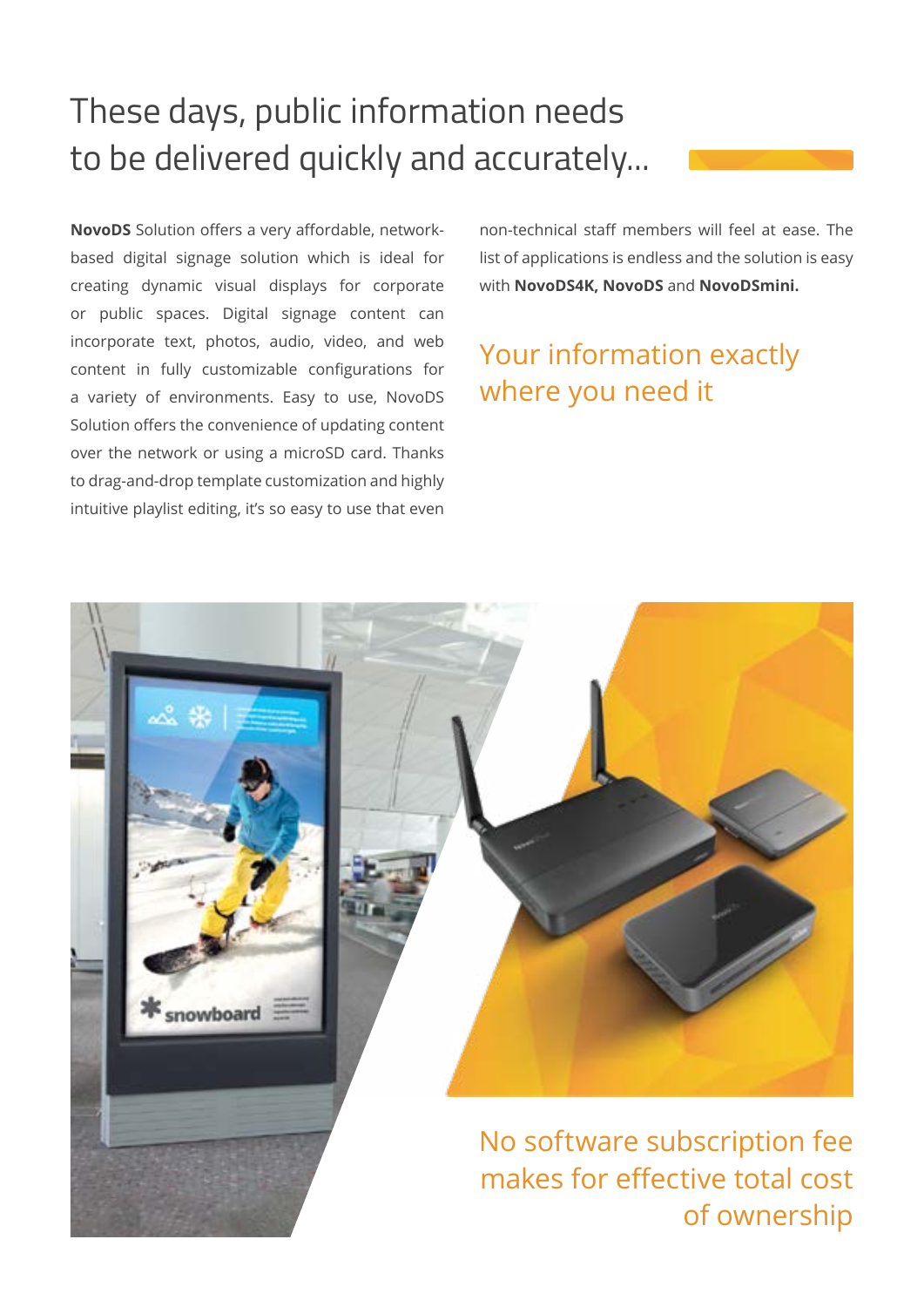# Flexible and easy-to-use software

- NovoDS Studio is completely free software which allows users to arrange their playlists however they like.
- Support for a wide range of dynamic content, from text, audio, photos and videos to webpages, Google Calendar, Twitter, Facebook, Instagram, RSS, weather, IP streaming, etc.
- User-friendly drag-and-drop interface for signage content creation — programming skills not required.
- Built-in playlist templates for easy content creation, or build your own from scratch in seconds.
- Synchronize media content automatically from remote storage (Dropbox, FTP, etc.)
- Efficient HTML5 rendering to support rich interactive content.
- Preview your playlist on your computer as it is being built – this will greatly improve your efficiency in creating your vision.

### Powerful device management

- Content update over wired and wireless networks.
- Manage and monitor device playback status from a central computer or remotely via NovoDS Cloud service.
- Compatible with Windows® and macOS® operating systems.
- Playlist scheduling for daily, weekly, and monthly schedules.
- Plug-and-play for easy setup and configuration, including device auto-discovery.
- Integrated RS232 control interface for users to control external equipment.
- Kensington® security slot to prevent theft or movement of the device.
- Low TCO (Total Cost of Ownership) – no software license fee, and free software upgrades.





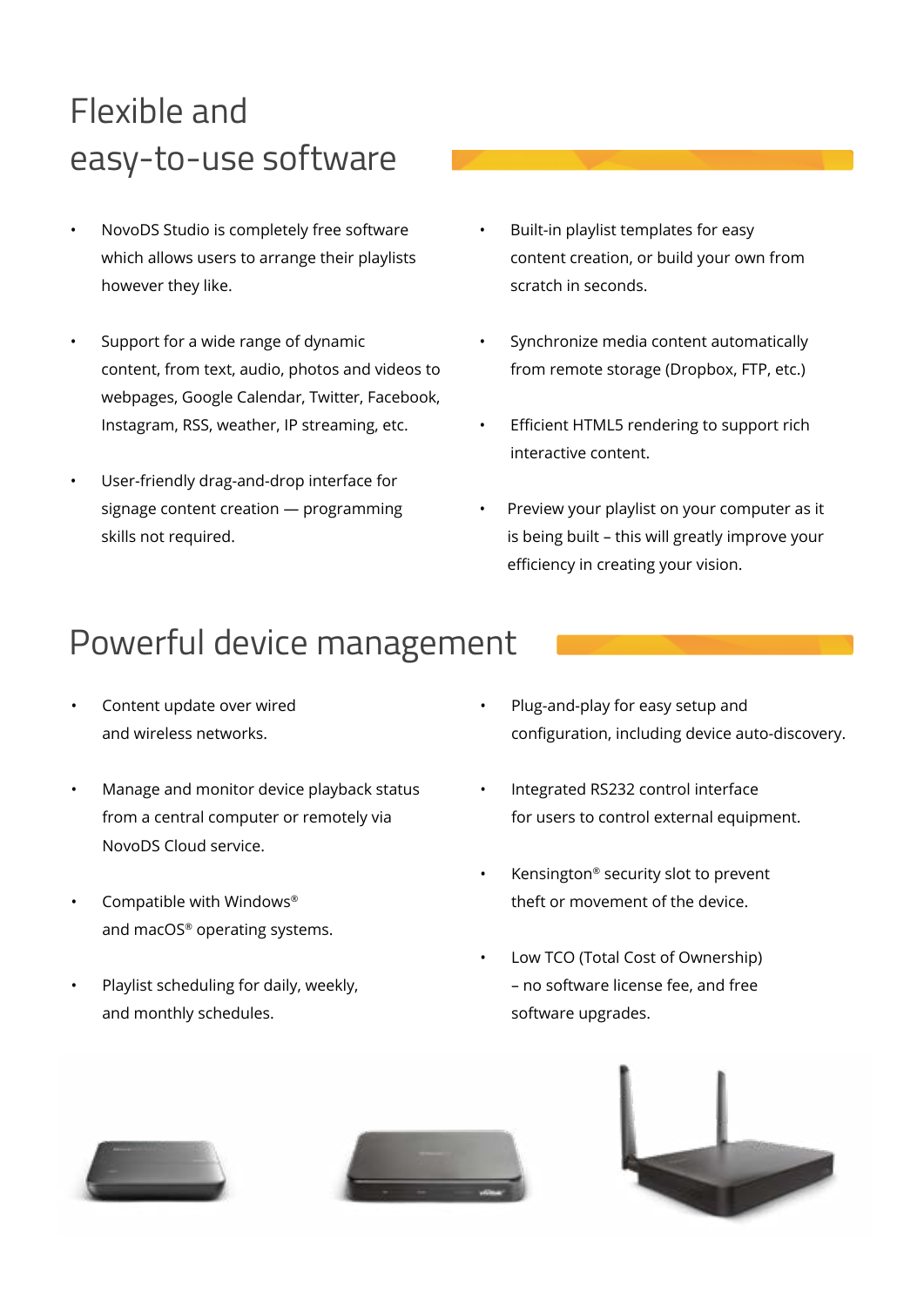# Open Software APIs

To accommodate custom applications requiring machine-to-machine communication between IT systems, AV systems, and more, NovoDS Solution provides an open software API set. By granting developers an easily accessible means of transmitting requests to their NovoDS device, organizations can greatly enhance the possibilities of their digital signage deployment.



#### NovoDS Cloud

For remote device and content management over the internet. This easy-to-use, role-based cloud service enables administrators, publishers, and designers to manage playlists, set up devices, create user accounts, and more from anywhere with an internet connection. The Cloud service is available at NovoDS.com or can be deployed on private servers.

**For customers interested in NovoDS Cloud, they can visit www.NovoDS.com and register for a free trial.**



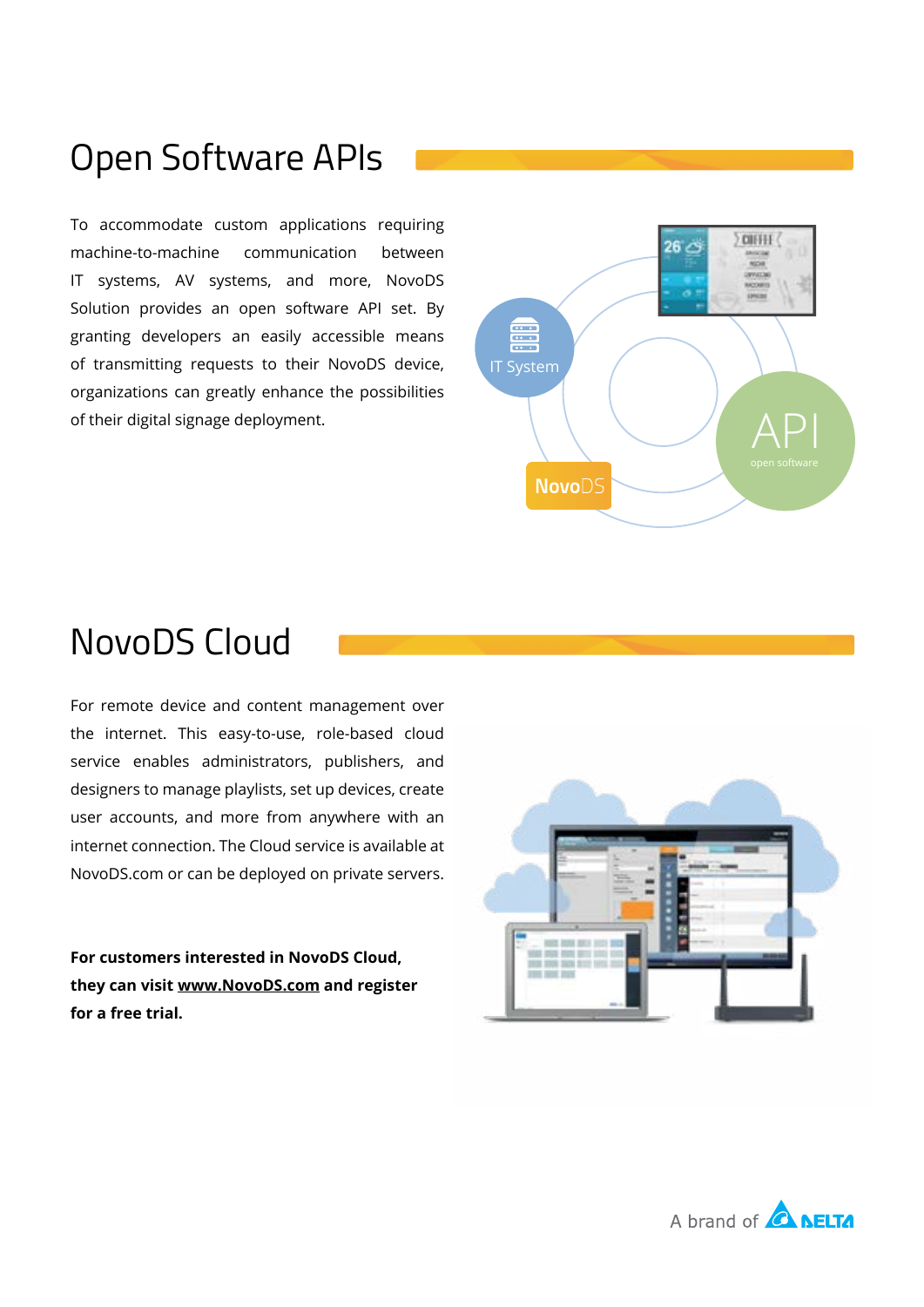The easy and affordable digital signage NovoDS Solution lets you reach your audience quickly and effortlessly. Features include:



**Importing media files from remote storage**



**Customizable templates**



**Intelligent centralized playlist management Network integration**